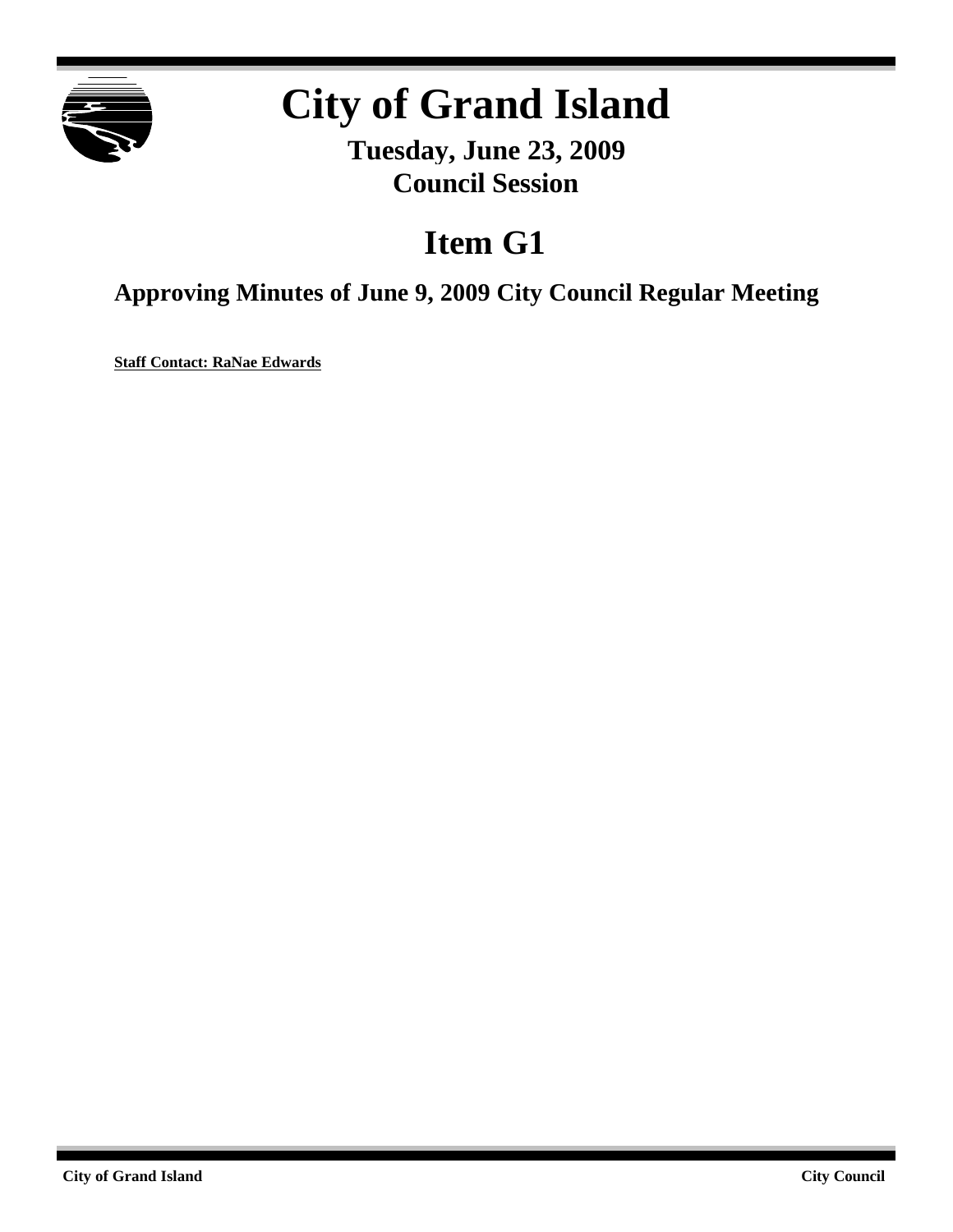#### CITY OF GRAND ISLAND, NEBRASKA

#### MINUTES OF CITY COUNCIL REGULAR MEETING June 9, 2009

Pursuant to due call and notice thereof, a Regular Meeting of the City Council of the City of Grand Island, Nebraska was conducted in the Council Chambers of City Hall, 100 East First Street, on June 9, 2009. Notice of the meeting was given in *The Grand Island Independent* on June 3, 2009.

Mayor Hornady called the meeting to order at 7:00 p.m. The following City Council members were present: Meyer, Haase, Carney, Ramsey, Nickerson, Zapata, and Gericke. Councilmember's Niemann, Dugan, and Gilbert were absent. The following City Officials were present: City Administrator Jeff Pederson, City Clerk RaNae Edwards, Finance Director David Springer, City Attorney Dale Shotkoski, and Public Works Director Steve Riehle.

## INVOCATION was given by Mayor Hornady followed by the PLEDGE OF ALLEGIANCE.

MAYOR COMMUNICATION: Mayor Hornady introduced Community Youth Council members Mikayla Walsh and Sarah Stoltenberg along with CYC Board Member Adrian Velez.

#### PRESENTATIONS AND PROCLAMATIONS:

Presentation from Hastings Economic Development Corporation. Jack Schreiner, President of Hastings Economic Development Corporation (HEDC), Vern Powers, Mayor of the City of Hastings, Dee Haussler, Director of HEDC, and George Anderson Chairman of the Board of the Hastings Utilities presented the City of Grand Island a \$5,000 check on behalf of the City of Hastings and the County of Adams to assist Grand Island in completing the State Fair relocation project.

#### PUBLIC HEARINGS:

Public Hearing on Request from Richard Milton dba Milton Motel LLC for a Conditional Use Permit for Construction of a Recreational Vehicle Camper Site Located at 3201 South Locust Street. Craig Lewis, Building Department Director reported that Richard Milton d/b/a Milton Motel LLC had submitted a request for a conditional use permit to allow a recreational vehicle camper site at 3201 South Locust Street. Staff recommended approval with the following conditions:

- 1. All interior roads and streets shall be improved to the design standards as identified in Section 36-96(G), permanent, dust-free like asphalt, concrete or paving brick.
- 2. Annual inspection shall be conducted by the Building Department to check compliance with City Codes, conditions imposed, and adopted building, plumbing, electrical, and fire codes.
- 3. A 90 day time limit on the maximum allowable stay shall be imposed on all recreational vehicles and campers in the camp ground. No RV shall be allowed to remain longer than a 90 day consecutive period.
- 4. The size of any propane tank or other fuel container shall be limited to original equipment supplied by the manufacture, no additional or external tanks shall be permitted.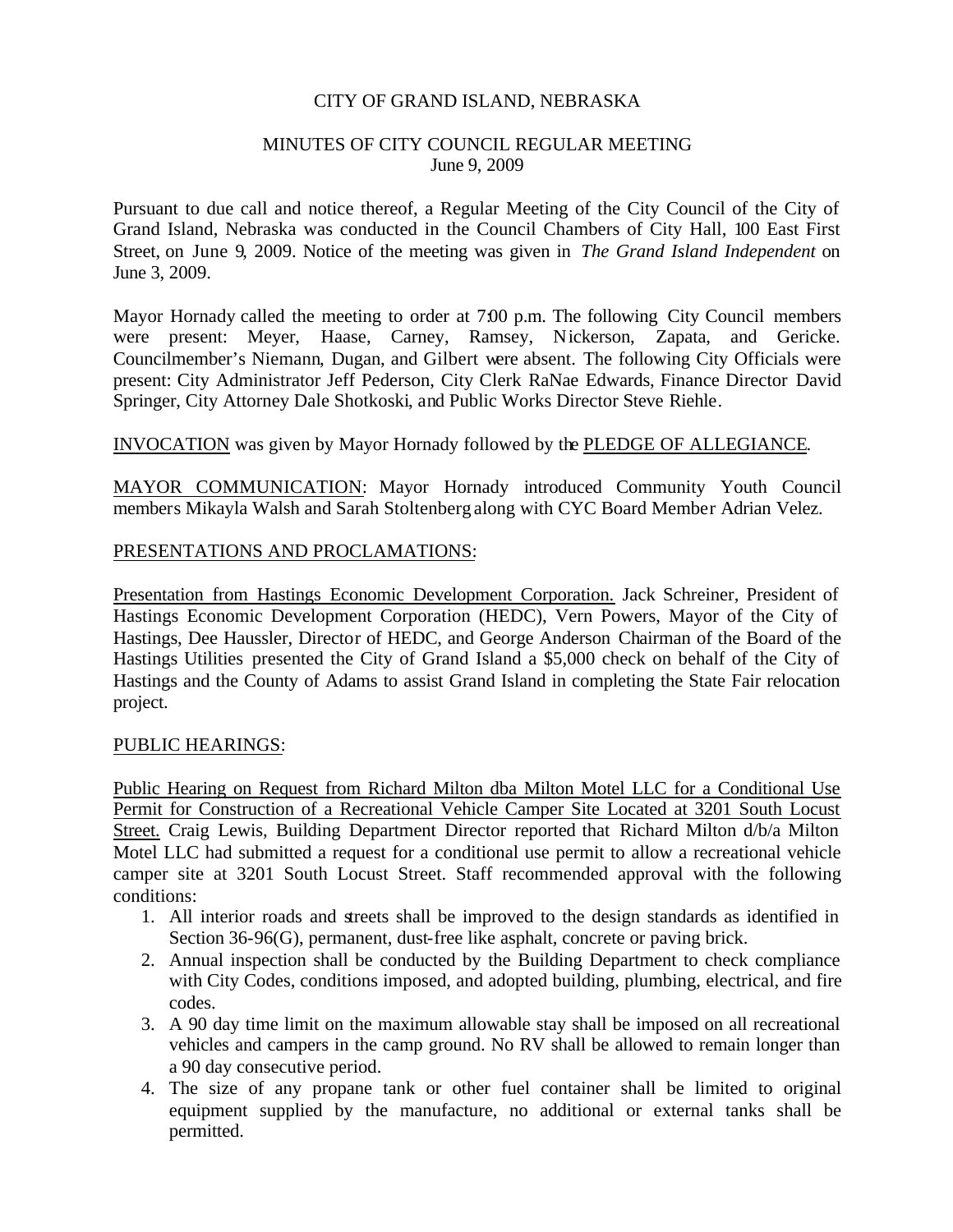5. No skirting of any kind shall be allowed to be utilized with any recreational vehicle or camper within the camp grounds.

Richard and Sandy Milton, 109 East Ashton spoke in support. No further public testimony was heard.

Public Hearing on Request from Mosaic Group Home for a Conditional Use Permit for a Group Care Home Located at 1517 Hope Street. Craig Lewis, Building Department Director reported that Mosaic Group Home had requested a conditional use permit for the construction of a group home facility at 1517 Hope Street. Staff recommended approval. Tom Zuk representing Holland Basham Architects from Omaha spoke in support. No further public testimony was heard.

Public Hearing on Application for Edward Byrne memorial Justice Assistance Grant (JAG) 2009. Steve Lamken, Police Chief reported that Grand Island Police Department and Hall County Sheriff's Department were eligible to receive Justice Assistance Grant money in the amount of \$20,020.50 and \$6,673.50 respectively. Staff recommended approval. No public testimony was heard.

CONSENT AGENDA: Motion by Zapata, second by Nickerson to approve the Consent Agenda. Upon roll call vote, all voted aye. Motion adopted.

Approving Minutes of May 26, 2009 City Council Regular Meeting.

Approving Minutes of June 1 and 2, 2009 City Council Special Study Session (Goal Retreat).

#2009-126 – Approving Bid Award for Burdick Cooling Tower Fire Protection with Continental Fire Sprinkler Company of Omaha, Nebraska in an Amount of \$42,226.00.

#2009-127 – Approving Pilot Study Agreement for Radionuclide Testing between the City of Grand Island and Water Remediation Technology of Fort Collins, Colorado.

#2009-128 – Approving Small Government Enterprise License Agreement from Environmental Systems Research Institute (ESRI) in an Amount of \$105,000.00 to be paid in three annual installments.

#2009-129 – Approving Application for Edward Byrne Memorial Justice Assistance Grant (JAG) 2009.

#2009-130 – Approving Setting Board of Equalization Hearing to Determine Benefits – 2008 Weed/Nuisance Abatement Program.

#2009-131 – Approving Amendment No. 3 to the Agreement with Kirkham Michael of Omaha, Nebraska for Engineering Consulting Services for Storm Sewer Design Relative to the Wasmer Detention Cell in an Amount of \$36,467.21 and a Revised Contract Amount of \$121,341.65.

#2009-132 – Approving Addendum Number 2 to the Agreement with Black & Veatch Corporation of Kansas City, Missouri for the Design of an Anaerobic Digestion System to Purchase Software for Waste Water Financial Modeling in an Amount of \$14,500.00.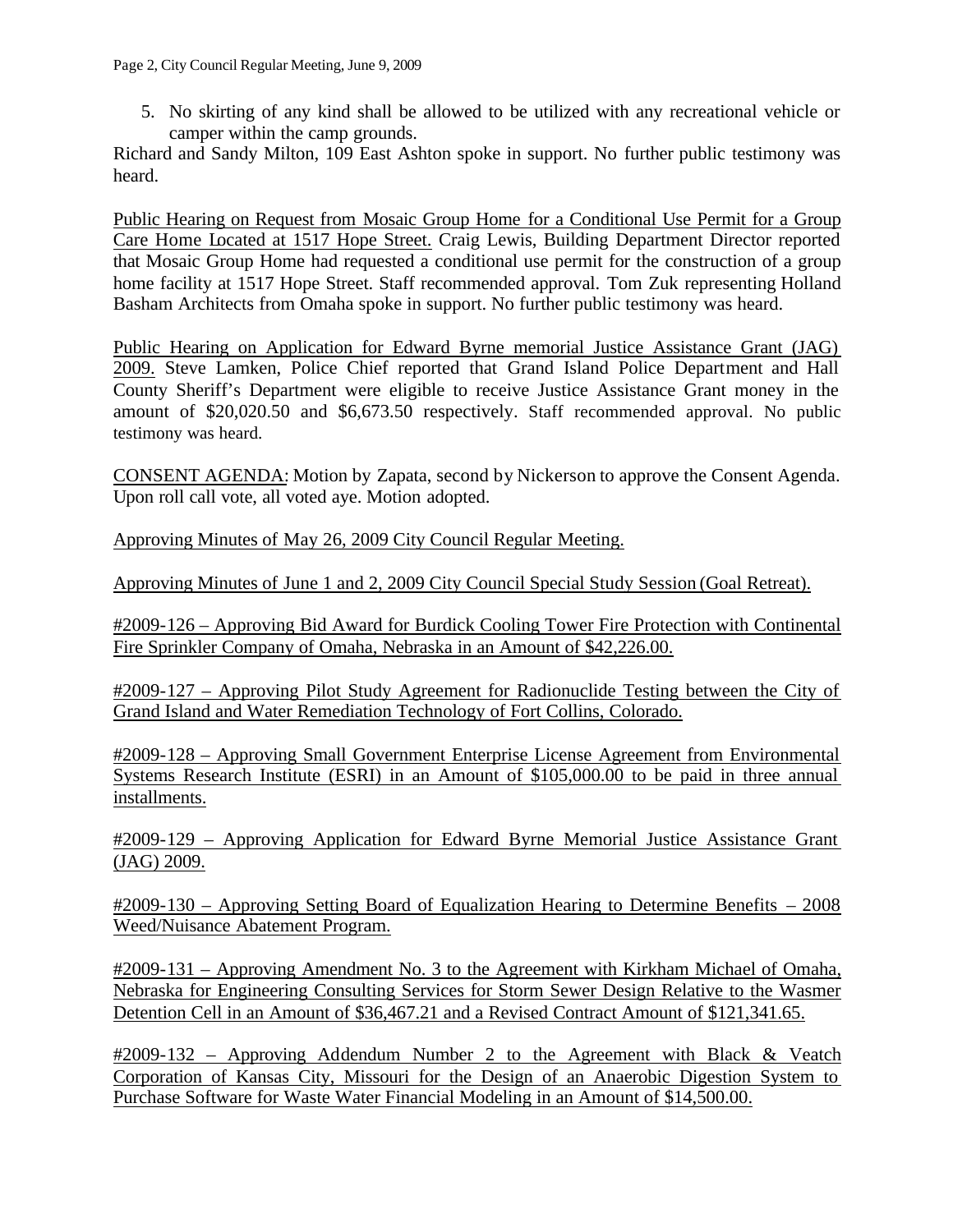#2009-133 – Approving Final Waste Water Cost of Service Based Rate Study Report with Black & Veatch Corporation of Kansas City, Missouri.

#2009-134 – Approving Amendment No. 1 to the Agreement with CH2M Hill of Englewood, Colorado for Lift Station 19 Improvements in an Amount of \$40,372.00 and a Revised Contract Amount of \$416,390.00.

#2009-135 – Approving Amendment No. 2 to the Consulting Services Agreement for Major Permit Modification at the Solid Waste Landfill with Aquaterra Environmental Solutions, Inc. in an Amount not to exceed \$17,760.00.

#2009-136 – Approving Resolution Directing Property Owners Sean L. and Mikki M. McNelis to Install Sidewalk at 2915 Lee Street.

# REQUESTS AND REFERRALS:

Consideration of Request from Richard Milton dba Milton Motel LLC for a Conditional Use Permit for Construction of a Recreational Vehicle Camper Site Located at 3201 South Locust Street. This item related to the aforementioned Public Hearing.

Motion by Ramsey, second by Carney to approve the request from Richard Milton dba Milton Motel LLC for a Conditional Use Permit for construction of a recreation vehicle camper site located at 3201 South Locust Street with the following conditions:

- 1. All interior roads and streets shall be improved to the design standards as identified in Section 36-96(G), permanent, dust-free like asphalt, concrete or paving brick.
- 2. Annual inspection shall be conducted by the Building Department to check compliance with City Codes, conditions imposed, and adopted building, plumbing, electrical, and fire codes.
- 3. A 90 day time limit on the maximum allowable stay shall be imposed on all recreational vehicles and campers in the camp ground. No RV shall be allowed to remain longer than a 90 day consecutive period.
- 4. The size of any propane tank or other fuel container shall be limited to original equipment supplied by the manufacture, no additional or external tanks shall be permitted.
- 5. No skirting of any kind shall be allowed to be utilized with any recreational vehicle or camper within the camp grounds.

Discussion was held regarding the buffer zone. Council President Meyer commented about an email received from Councilmember Dugan concerning the recommendation of a fence around the property.

Motion by Meyer, second by Gericke to amend the motion to add a fence according to the City Code. Upon roll call vote, Councilmember's Meyer, Haase, and Zapata voted aye. Councilmember's Carney, Ramsey, Nickerson, and Gericke voted no. Motion failed.

Upon roll call vote of the main motion, all voted aye. Motion adopted.